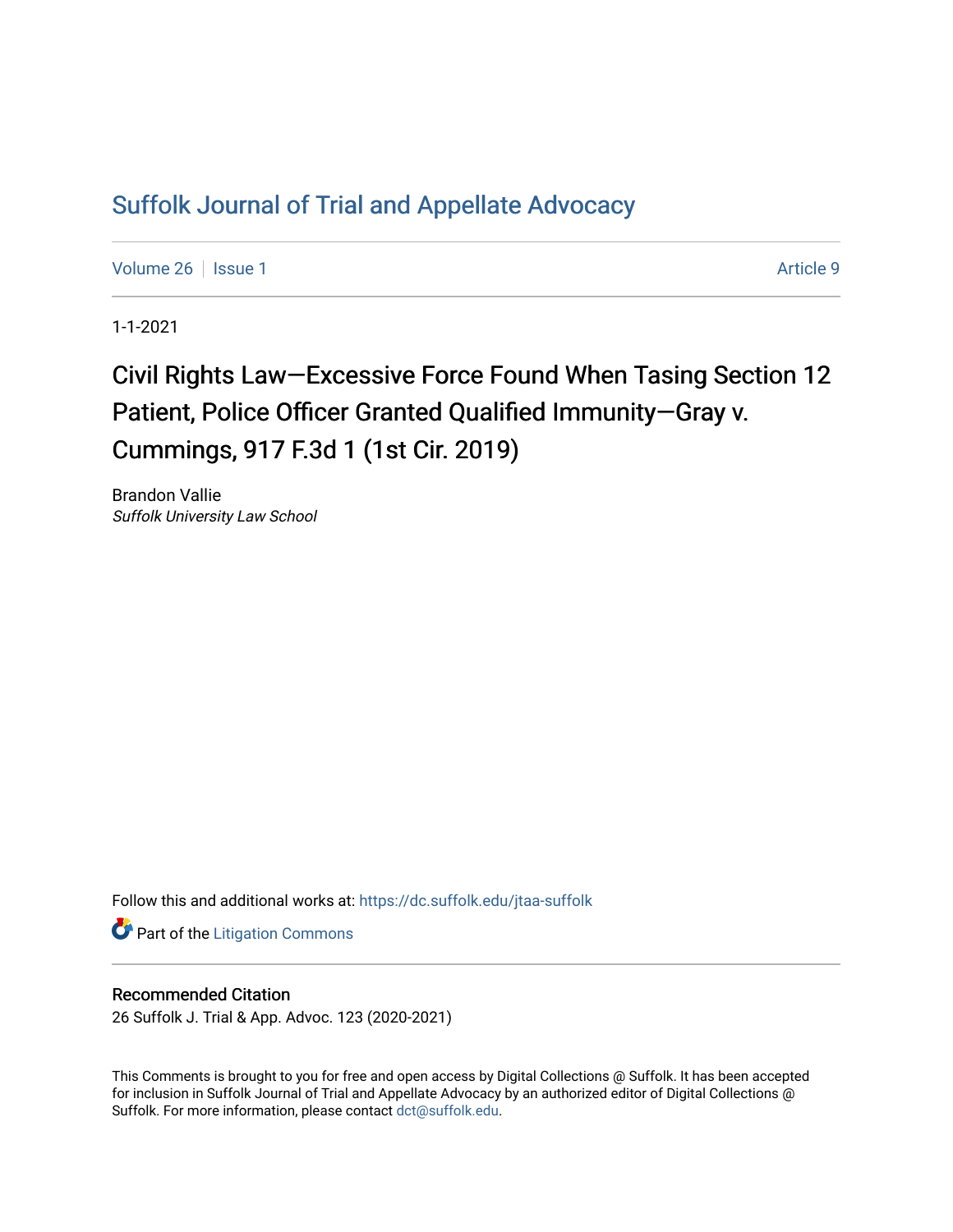# **CIVIL RIGHTS LAW—EXCESSIVE FORCE FOUND WHEN TASING SECTION 12 PATIENT, POLICE OFFICER GRANTED QUALIFIED IMMUNITY—***GRAY V. CUMMINGS***, 917 F.3D 1 (1ST CIR. 2019).**

Law enforcement's use of excessive force is a violation of the Fourth Amendment.<sup>1</sup> In *Gray v.* Cummings,<sup>2</sup> the United States Court of Appeals for the First Circuit determined whether a police officer could be held civilly liable for tasing a mentally ill person who resisted arrest after she had been involuntarily committed. 3 The court held that there were no claims under Title II of the Americans with Disabilities Act ("ADA"), and that the police officer was entitled to qualified immunity, despite his use of excessive force in violation of the Fourth Amendment.<sup>4</sup>

On May 2, 2013, at approximately 4:00 a.m., Judith Gray ("Gray") was admitted to Athol Memorial Hospital after experiencing a manic episode and calling  $9-1-1$ <sup>5</sup>. She was admitted to the hospital pursuant to Mass. Gen. Laws ch. 123, § 12, a statute authorizing state agents to involuntary hospitalize individuals at risk of serious harm by reason of mental illness.<sup>6</sup>

<sup>4</sup> *See id.* at 9, 13 (affirming lower court's decision). The court also noted that it fairly balanced the competing concerns of the rights of the disabled and the importance of police not being "unduly hampered in the performance of their important duties." *Id.* at 20.

<sup>5</sup> *See id.* at 6 (explaining circumstances of Gray's hospitalization). Gray stated that "she 'really [didn't] know what happened' . . . because she 'was in a full-blown manic phase.'" *Id.* at 5. The court elicited many of the facts from Cummings's account because Gray had no memory of the event. *Id.* at 6; *see also* Harriman v. Hancock Cnty., 627 F.3d 22, 34 (1st Cir. 2010) (finding no factual dispute possible when plaintiff had no memory); Wertish v. Krueger, 433 F.3d 1062, 1065 (8th Cir. 2006) (finding police's version of events "unrefuted" when plaintiff had no memory).

<sup>&</sup>lt;sup>1</sup> *See* U.S. CONST. amend. IV ("The right of the people to be secure in their persons . . . shall not be violated . . . ."); *see also* Aaron Sussman, Comment, *Shocking the Conscience: What Police Tasers and Weapon Technology Reveal About Excessive Force* Law, 59 UCLA L. REV. 1342, 1344-50 (2012) (detailing excessive force through taser usage); *When Using a Taser is Excessive Force*, HG.ORG LEGAL RESOURCES, https://www.hg.org/legal-articles/when-using-a-taser-isexcessive-force-40805 (last visited Oct. 30, 2019) (explaining excessive force in context of taser use).

<sup>2</sup> 917 F.3d 1 (1st Cir. 2019).

<sup>3</sup> *See id.* at 5 (reviewing lower court's issue).

<sup>6</sup> *See Gray*, 917 F.3d at 5 (commenting on plaintiff's mental state); *see also* MASS. GEN. LAWS ANN. ch. 123, § 12 (West 2019) (authorizing involuntary hospitalization). Section 12 authorizes involuntary emergency restraint and hospitalization of persons posing risk of serious harm by reason of mental illness. *See* § 12. The individual must be involuntarily committed by a physician or a police officer for a period not exceeding three days: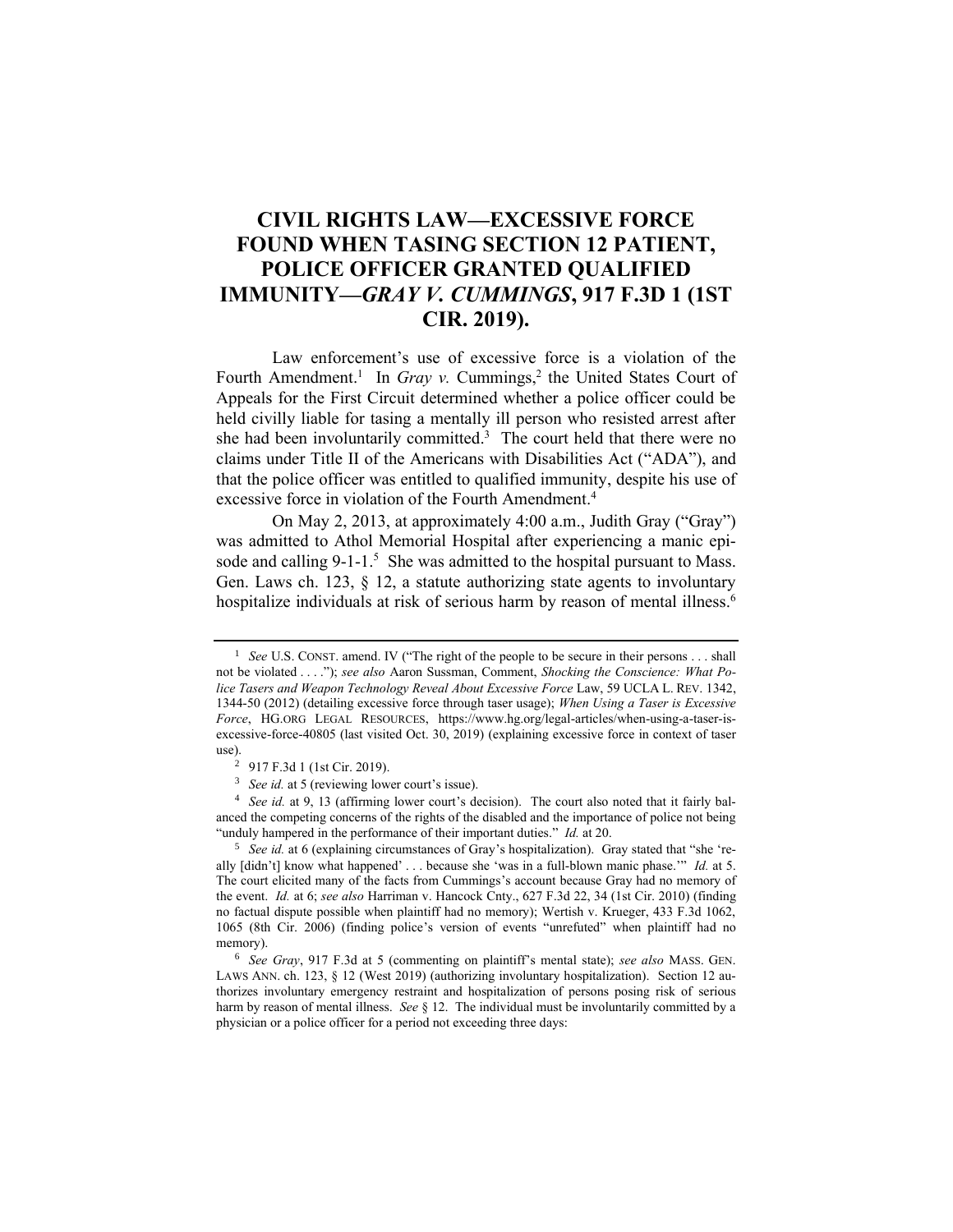Gray escaped from the hospital later that morning, and hospital staff called the police to request that "'a section  $12$  patient' – be 'picked up and brought back.'" 7 Officer Cummings ("Cummings") responded and spotted Gray walking barefoot less than a quarter mile from the hospital.<sup>8</sup> Cummings got out of his police cruiser and told Gray that she had to return to the hospital while Gray used profanities and declared that she was not going back to the hospital.<sup>9</sup> Cummings subsequently followed Gray until she stopped, clenched her fists and teeth, flexed her body, and swore at Cummings while walking towards him.<sup>10</sup>

Cummings grabbed Gray's shirt and took her to the ground after he felt her body continue to move toward him. $11$  Once on the ground, Cummings repeatedly told Gray to put her hands behind her back and warned that she would be tased if she did not comply.<sup>12</sup> Instead, Gray continued to swear at him—and when Cummings made one last request for her to comply—Gray refused to listen.<sup>13</sup> Ultimately, Cummings arrested Gray after he "removed the cartridge from his [t]aser, placed it in drive-stun mode, and tased Gray's back for four to six seconds." 14

Any physician . . . who, after examining a person, has reason to believe that failure to hospitalize such person would create a likelihood of serious harm by reason of mental illness may restrain or authorize the restraint of such person and apply for the hospitalization of such person for a 3-day period at a public facility . . . .

*Id.* Prior to committing the patient to a public facility, "the applicant shall . . . communicate with a facility to describe the circumstances and known clinical history and to determine whether the facility is the proper facility to receive such person . . . ." *Id.*

<sup>7</sup> *See Gray*, 917 F.3d at 6 (discussing how Gray absconded from hospital).

<sup>8</sup> *See id.* (exploring Cummings' method in attempting to detain Gray).

<sup>9</sup> *See id.* (explaining Cummings' attempt to initially detain Gray). Cummings implored Gray to go back to the hospital on numerous occasions, all of which were met with profanity and Gray eventually walking away from him. *Id.*

<sup>10</sup> *See id.* (detailing escalation of situation that led to Gray's arrest).

<sup>11</sup> *See id.* (exploring how Cummings detained Gray). Additionally, the court noted that "Cummings had a distinct height and weight advantage: he was six feet, three inches tall and weighed 215 pounds, whereas Gray was five feet, ten inches tall and weighed 140 pounds." *Id.*

<sup>12</sup> *See Gray*, 917 F.3d at 6 (explaining course of events that led to Gray's eventual arrest). "She did not comply. Instead, she 'tucked her arms underneath her chest and flex[ed] tightly,' swearing all the while." *Id.*

<sup>13</sup> *See id.* (showing Gray's refusal to obey Cummings's commands). Additionally, Gray told Cummings to "do it" in response to Cummings's warning that she would be tased. *Id.*

<sup>14</sup> *See id.* at 6-7 (detailing culmination of events leading to arrest). Following the taser deployment, Gray allowed Cummings to handcuff her. *Id.* at 7. Cummings then "helped Gray to her feet and called an ambulance, which transported Gray to the hospital." *Id.* Gray also mentioned that she felt "pain all over" and "must have passed out because [she] woke up in Emergency." *Id.*; *see also* Jay M. Zitter, Annotation, *When Does Use of Taser Constitute Violation of Constitutional Rights*, 45 A.L.R. 6th 1-2 (2020) (explaining taser use and effect of drive stun mode on subject).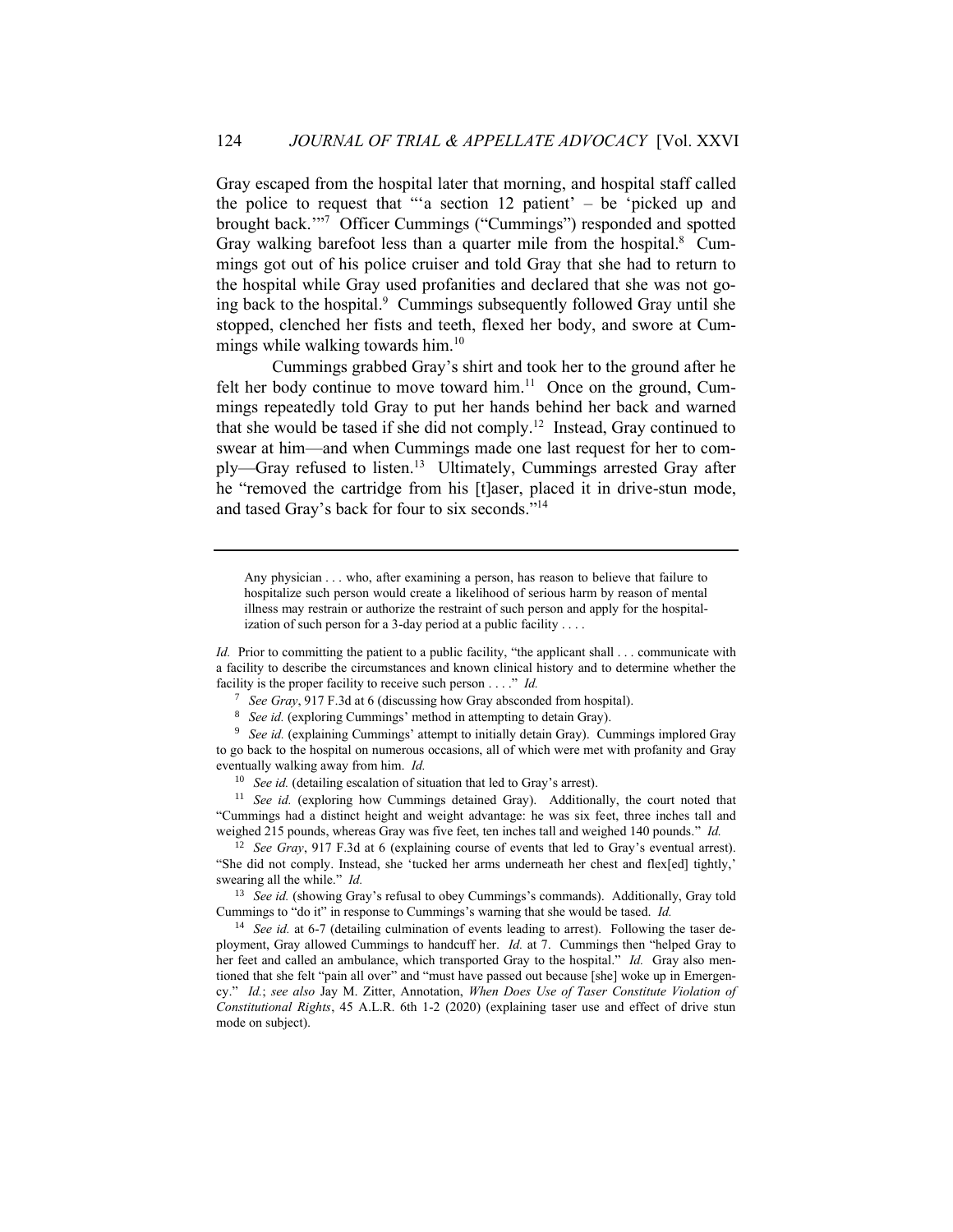Charges were filed against Gray for assaulting a police officer, resisting arrest, disturbing the peace, and disorderly conduct; however, the charges were all subsequently dropped.<sup>15</sup> Shortly thereafter, Gray sued Cummings and the Town of Athol ("the Town") in the United States District Court for the District of Massachusetts under 42 U.S.C. § 1983, Title II of the ADA, and supplemental state-law claims for assault and battery, malicious prosecution, and the Massachusetts Civil Rights Act.<sup>16</sup> Cummings and the Town filed a summary judgment motion, and a magistrate judge found that: (1) neither Cummings nor the Town violated the Fourth Amendment under § 1983, (2) that there were no viable state-law claims, and (3) that there had been no abridgement of the ADA because Cummings was entitled to employ an "appropriate level of force in response to an ongoing threat." 17 The magistrate judge also noted that Cummings was enti-

A taser may also be used as a drive stun or contact stun when the darts from a taser are removed and the taser is placed in direct contact with the subject and then electricity is cycled through. In other words, the electricity goes directly from the taser to the subject without the conduit of wires.

Zitter, *supra* note 14, at 1-2.

[C]ritics have asserted that although coroners and officials have routinely found other causes for deaths occurring shortly after a tasering . . . many persons have died as the result of tasering by police, many of whom were unarmed, and that the cause was the tasering . . . [f]urthermore, human rights organizations are concerned about the lack of legislation or significant regulation in this area.

Zitter, *supra* note 14, at 1-2; Shaun H. Kedir, Note, *Stunning Trends in Shocking Crimes: A Comprehensive Analysis of Taser Weapons*, 20 J.L. & HEALTH 357, 363-64 (2007) (presenting debate regarding taser safety).

Several of the medical studies, however, questioned the safety of Tasers on individuals with mitigating health factors, such as illicit drug or alcohol abuse, preexisting heart disease, pacemakers, and pregnancy. Some medical experts involved in the research speculated that individuals with these underlying health problems might be more susceptible to cardiac arrest and recommended further research on the issue. Although none of the research concluded that Taser in and of itself causes death, some studies listed Taser as a contributory cause.

Kedir, *supra* note 14, at 363-64.

<sup>15</sup> *See Gray*, 917 F.3d at 7 (listing charges filed against Gray).

<sup>&</sup>lt;sup>16</sup> *See id.* at 4, 7. (describing initiation of civil action). The district court referred the motion to a magistrate judge, who in turn suggested that the motion be granted. *Id.*; *see also* Kedir, *supra* note 14, at 368 ("The [§ 1983] claim is independent of, and in addition to, other common law tort actions, such as assault and battery.")

<sup>&</sup>lt;sup>17</sup> *See Gray*, 917 F.3d at 7 (finding no violation on any claim Gray brought against Cummings).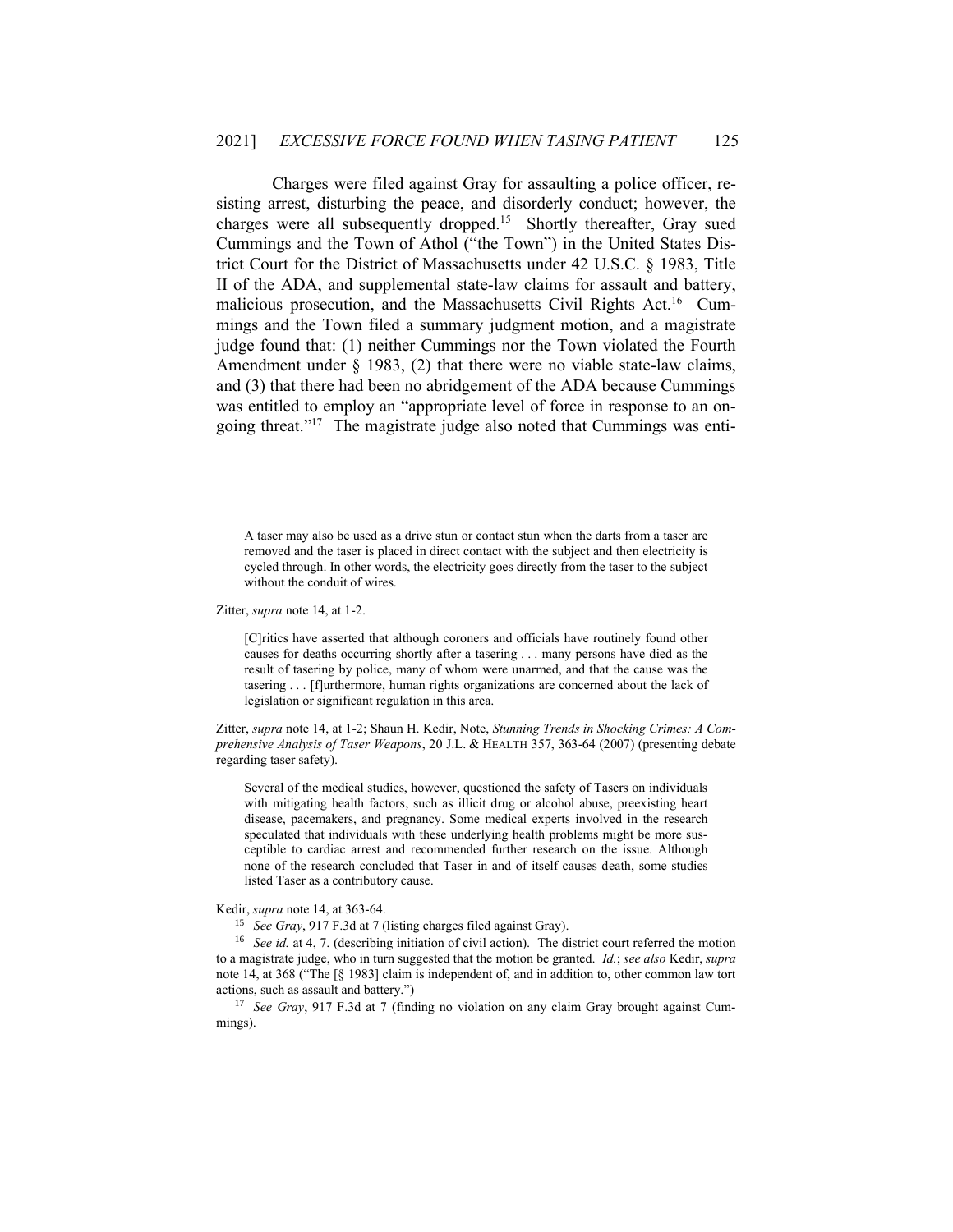tled to qualified immunity as a police officer.<sup>18</sup> The United States Court of Appeals for the First Circuit subsequently affirmed the decision and found (1) that Gray did not have a claim under Title II of the ADA and (2) that Cummings was entitled to qualified immunity, even though a jury could have found there was excessive force in violation of the Fourth Amendment.<sup>19</sup>

Congress enacted § 1983 in 1871 to supply a right of action against a person, "who, under color of any statute . . . depriv[es] [another] of any rights, privileges, or immunities secured by the Constitution and laws  $\ldots$ ."<sup>20</sup> A police officer violates an individual's Fourth Amendment rights when the officer uses excessive force to arrest said person.<sup>21</sup> The Supreme Court in *Graham v. Connor* decided that courts must use a totality of the circumstances approach—now commonly known as the "*Graham* factors"—to make an excessive force determination.<sup>22</sup> These factors include: "the severity of the crime at issue, whether the suspect pose[d] an immediate threat to the safety of the officers or others, and whether [the suspect was] actively resisting arrest or attempting to evade arrest by flight. $23$ 

<sup>19</sup> *See id.* at 7, 20 (noting holding of case-in-chief).

#### *Id.* at 20.

<sup>&</sup>lt;sup>18</sup> *See id.* (concluding no abridgment of ADA). The magistrate judge further noted that Cummings was entitled to use that amount of force "regardless of Gray's disability." *Id.*

<sup>[</sup>T]his is a hard case – a case that is made all the more difficult because of two competing concerns: our concern for the rights of the disabled and our concern that the police not be unduly hampered in the performance of their important duties . . . [w]e think that our ruling today . . . satisfies this exacting standard.

<sup>20</sup> *See* 42 U.S.C. § 1983 (1996) (detailing rights of action for people who have been deprived rights); *see also* David P. Stoelting, Comment, *Qualified Immunity for Law Enforcement Officials in Section 1983 Excessive Force Cases*, 58 U. CIN. L. REV. 243, 244 (1989) (summarizing § 1983 and qualified immunity for police officers). Police officers are never granted absolute immunity; instead, they are entitled to qualified immunity so "long as the officer's conduct did not violate the plaintiff's 'clearly established statutory or constitutional rights.'" Stoelting, *supra* note 20, at 243-44.

<sup>21</sup> *See* Graham v. Connor, 490 U.S. 386, 396 (1989) (showing need to balance government's interests and individual's rights). "Determining whether the force used to effect a particular seizure is 'reasonable' under the Fourth Amendment requires a careful balancing of 'the nature and quality of the intrusion on the individual's Fourth Amendment interests' against the countervailing governmental interests at stake." *Id.* (quoting United States v. Place, 462 U.S. 696, 703 (1983)).

<sup>&</sup>lt;sup>22</sup> See *id.* at 396 (explaining reasonableness standard for excessive force claims). "The 'reasonableness' of a particular use of force must be judged from the perspective of a reasonable officer on the scene, rather than with the 20/20 vision of hindsight." *Id.* (citing Terry v. Ohio, 392 U.S. 1, 20-22 (1968)).

<sup>&</sup>lt;sup>23</sup> *See id.* (outlining specific factors courts use to determine reasonableness).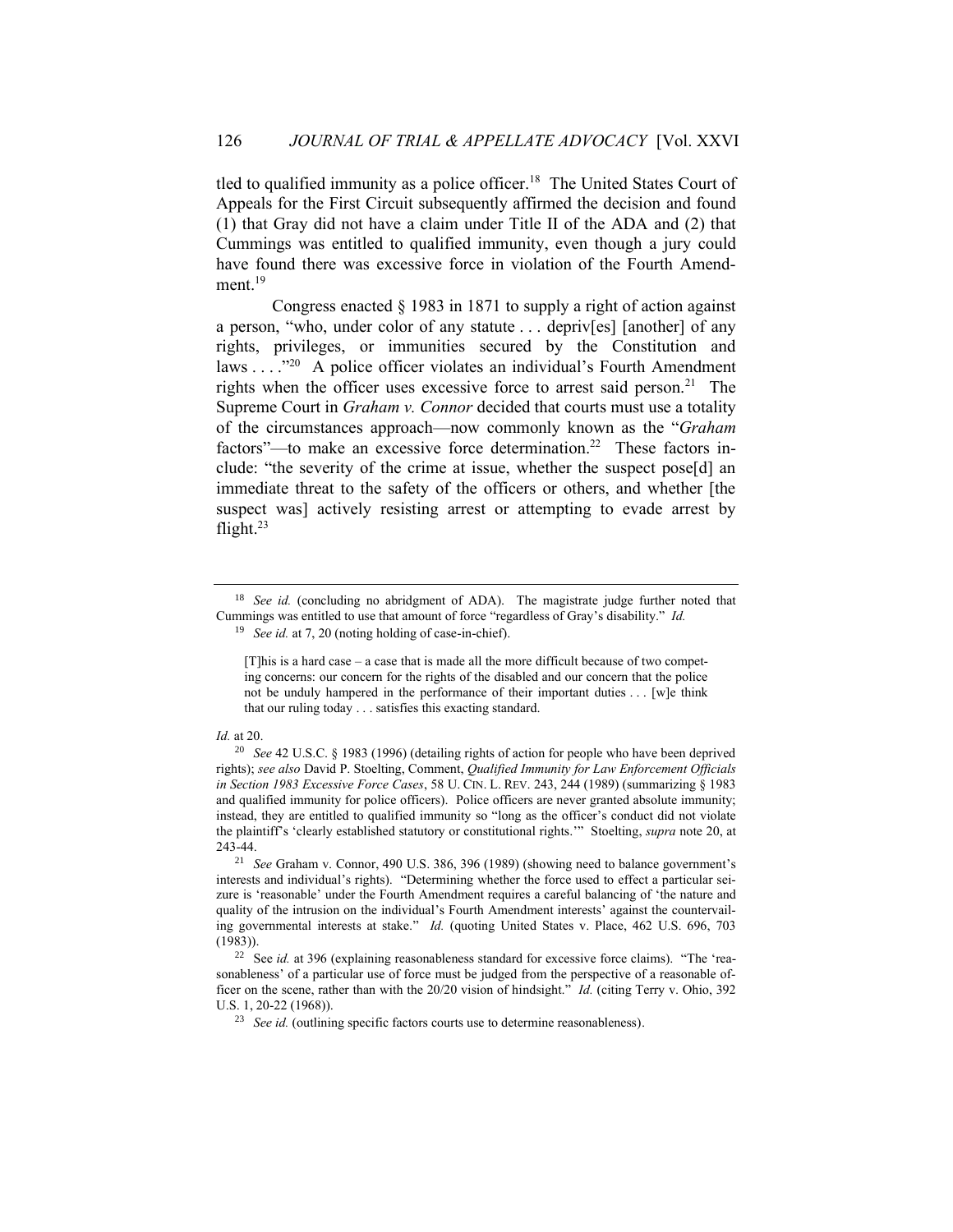Even when excessive force is found, police officers and other government officials still have the defense of qualified immunity, which provides protection from civil damages for actions taken under color of state law.<sup>24</sup> To invoke the qualified immunity defense, a government official must first show that their actions did "not violate clearly established statutory or constitutional rights of which a reasonable person would have known."<sup>25</sup> Secondly, they must prove "the allegedly abridged right was not 'clearly established' at the time of the defendant's claimed misconduct." 26 The second prong of the analysis has two facets, the first of which requires the plaintiff to "identify either 'controlling authority' or a 'consensus of cases of persuasive authority' sufficient to send a clear signal to a reasona-

Not every push or shove, even if it may later seem unnecessary in the peace of a judge's chambers," violates the Fourth Amendment. The calculus of reasonableness must embody allowance for the fact that police officers are often forced to make splitsecond judgments – in circumstances that are tense, uncertain, and rapidly evolving – about the amount of force that is necessary in a particular situation.

*Id.* at 396-97 (quoting Johnson v. Glick, F.2d 1028, 1033 (2d. Cir. 1973)); *see also* Estate of Armstrong v. Vill. of Pinehurst, 810 F.3d 892, 899 (4th Cir. 2016) (holding first *Graham* factor cuts in plaintiff's favor absent any crime). "When the subject of a seizure 'ha[s] not committed any crime, this factor weighs heavily in [the subject's] favor." *Armstrong*, 810 F.3d at 899 (quoting Bailey v. Kennedy, 349 F.3d 731, 743-44 (4th Cir. 2003)). For example, *Estate of Armstrong v. Vill. of Pinehurst* details a case where a bipolar and schizophrenic person left a hospital after being involuntarily committed, was subsequently found by police officers, and tased for not releasing from the four-by-four post. *Id.* at 895. The court analyzed the first *Graham* factor as favoring Armstrong because he had not committed any crime. *Id.* at 899-900. The second and third *Graham* factors weigh more favorably toward the police officer since Armstrong had the possibility of running into the street and endangering others or himself after resisting arrest. *Id.* at 901. While two out of the three *Graham* factors tipped the scale more heavily toward the police officer, the court held that the police officer—although entitled to use some force—was not entitled to use the taser in the manner that he did under the circumstances. *Id.*

<sup>24</sup> *See* Harlow v. Fitzgerald, 457 U.S. 800, 818 (1982) (holding government officials shielded from liability for unknowingly violating statutory or constitutional rights); *see also* Stoelting, *supra* note 20, at 247 (explaining qualified immunity analysis).

<sup>25</sup> *See* Conlogue v. Hamilton, 906 F.3d 150, 154 (1st Cir. 2018) (quoting *Harlow*, 457 U.S. at 818) (explaining qualified immunity standard). "[T]he doctrine's prophylactic sweep is broad. We view claims of qualified immunity through the lens of objective reasonableness. So viewed, only those officials who should have known that their conduct was objectively unreasonable are beyond the shield of qualified immunity and, thus, are vulnerable to the sword of liability." *Id.* at 154; *see also* City of Escondido v. Emmons, 139 S. Ct. 500, 504 (2019) (analyzing objectively reasonable officer and unlawfulness of actions). In stressing the importance of the reasonable person analysis, the Court stated that "[w]hile there does not have to be a case directly on point, existing precedent must place the lawfulness of the particular [action] beyond debate." *City of Escondido*, 139 S. Ct. at 504.

<sup>26</sup> *See Conlogue*, 906 F.3d at 155 (quoting McKenney v. Mangino, 873 F.3d 75, 81 (1st Cir. 2017)) (noting requirements of second prong).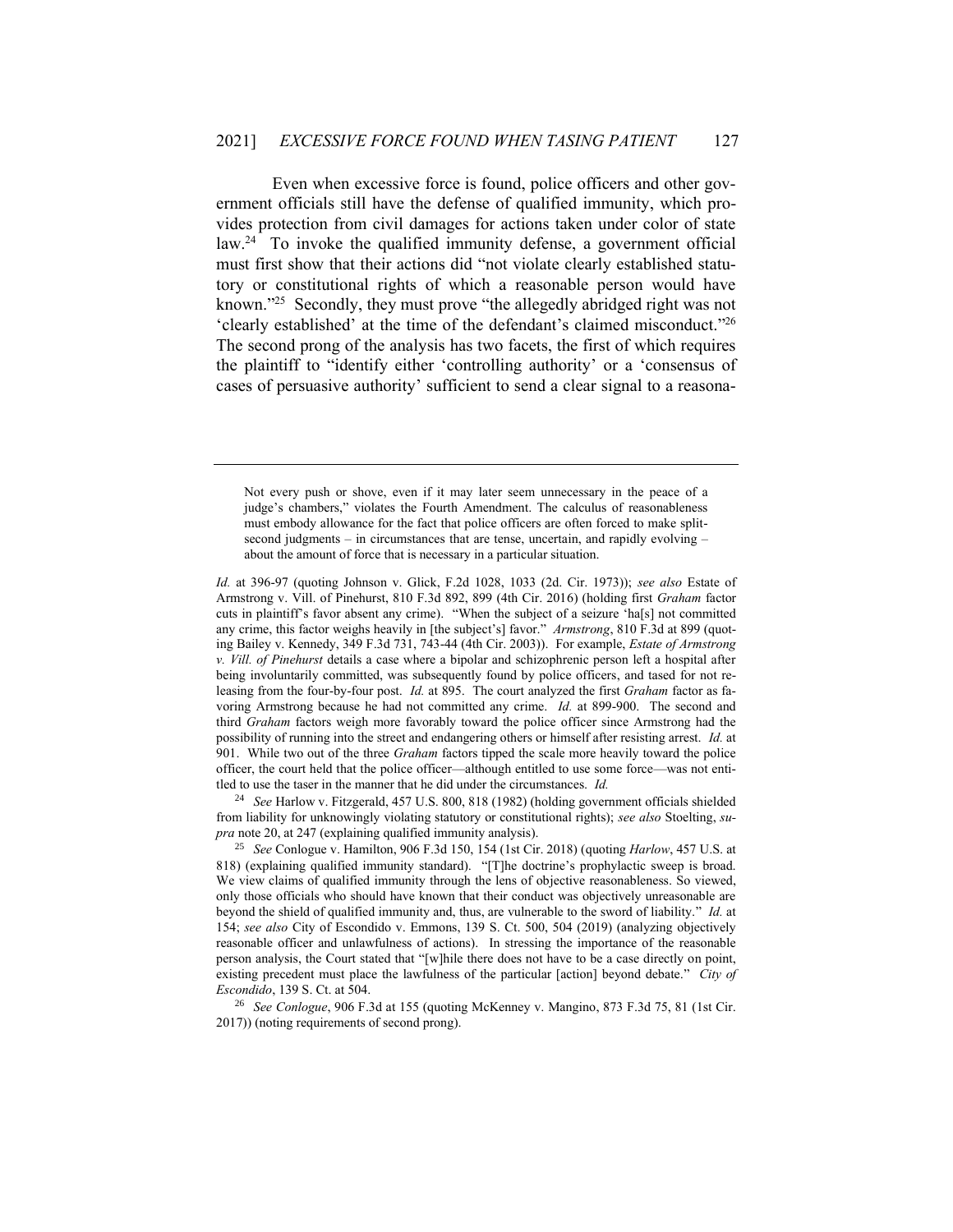ble official that certain conduct falls short of a constitutional norm."<sup>27</sup> Second, the plaintiff must demonstrate that "an objectively reasonable official in the defendant's position would have known that their conduct violated that rule of law." 28

As of May 2013, *Estate of Armstrong v. Vill. of Pinehurst*, *Parker v. Gerrish*, and *Ciolino v. Gikas* were the most directly related cases to the case-in-chief.<sup>29</sup> The plaintiff in *Armstrong*, a bipolar and paranoid schizophrenic, left the hospital after being committed and was subsequently found by police officers wrapped around a four-by-four post.<sup>30</sup> Armstrong was tased five times in drive stun mode after being warned that he would be tased, and the court found that since the law was "not so settled at the time [April 2011] they acted such that 'every reasonable official would have understood that' tasing Armstrong was unconstitutional" under the circumstances.<sup>31</sup> In *Parker*, the plaintiff also originally resisted arrest; however, even though he eventually complied, he was still tased.<sup>32</sup> The *Parker* court held that a jury could have found that the police officer violated the Fourth Amendment by tasing an unarmed suspect who "presented no significant 'active resistance' or threat."<sup>33</sup> Lastly, *Ciolino* involved a police officer who grabbed the plaintiff and forced him to the ground without giving any warning; ultimately, the court held that because "[the plaintiff] was not given a chance to submit peacefully to arrest before significant force was

<sup>27</sup> *See* Alfano v. Lynch, 847 F.3d 71, 75 (1st Cir. 2017) (examining first facet of second prong); *see also* Ciolino v. Gikas, 861 F.3d 296, 305-06 (1st Cir. 2017) (showing more measured approach could have been taken before throwing person to ground); *Armstrong*, 810 F.3d at 907- 08 (holding "right not to be subjected to tasing while offering stationary and non-violent resistance to a lawful seizure" not clearly established); Hagans v. Franklin Cnty. Sheriff's Off., 695 F.3d 505, 507 (6th Cir. 2012) (finding qualified immunity applied to officer when suspect died from taser); Parker v. Gerrish, 547 F.3d 1, 11 (1st Cir. 2008) (showing taser use after failure to be arrested properly was excessive force); Draper v. Reynolds, 369 F.3d 1270, 1278 (11th Cir. 2004) (examining police officer's taser use against noncompliant individual not outlier).

<sup>28</sup> *See Alfano*, 847 F.3d at 75 (detailing second facet of second prong).

<sup>29</sup> *See Ciolino*, 861 F.3d at 305-06 (holding officer not entitled to qualified immunity when throwing individual to ground for little reason); *Armstrong*, 810 F.3d at 899 (finding officer entitled to qualified immunity when tased mentally ill individual multiple times); *Parker*, 547 F.3d at 11 (holding taser use was excessive force when suspect presented no active resistance or threat).

<sup>30</sup> *See Armstrong*, 810 F.3d at 896 (detailing facts of *Armstrong*).

<sup>31</sup> *See id.* at 908 (noting court ruling of established caselaw).

<sup>32</sup> *See Parker*, 547 F.3d at 5 (showing relevant caselaw). The defendant was stopped for suspicion of driving while intoxicated after speeding. *Id.* at 3. It is disputed as to whether the defendant actually complied, but the court was required to defer to the defendant due to the posture of the case. *Id.* at 4-5.

<sup>33</sup> *See id.* at 10 (examining holding of case). The court also notes that a jury could turn to the facts about the "strong incapacitating effect of the taser and the fact that the South Portland Police Department considered the [t]aser just below deadly force in its 'continuum' of force." *Id.*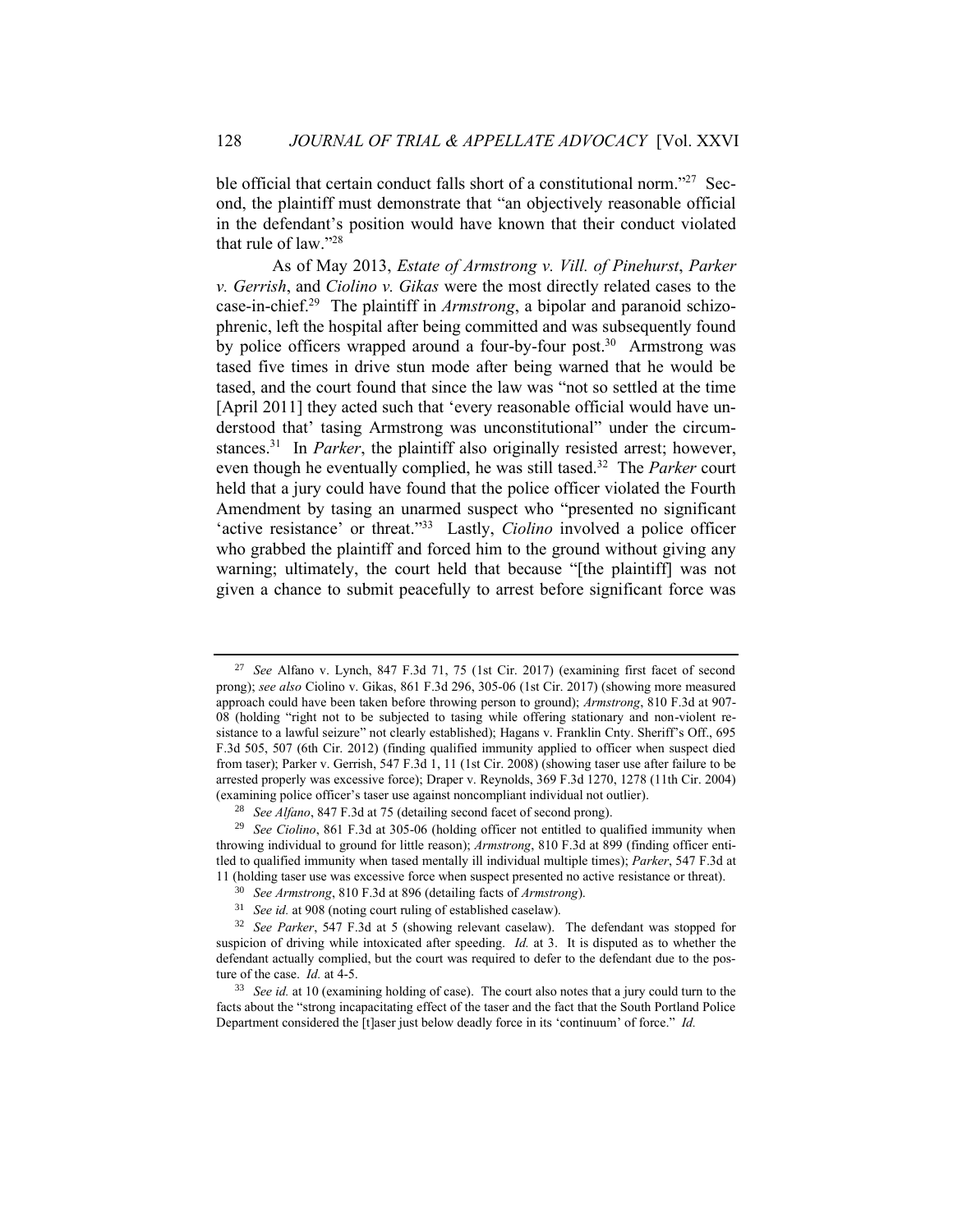used . . . an 'objectively reasonable police officer' would have taken a more measured approach." 34

In *Gray v. Cummings*, the United States Court of Appeals for the First Circuit narrowly addressed the question of excessive force and the application of qualified immunity in Gray's case.<sup>35</sup> In addressing the first prong in the analysis, the appeals court held that Cummings violated Gray's Fourth Amendment rights through his use of excessive force.<sup>36</sup> When applying the first *Graham* factor—the severity of the crime at issue—the court stated that because Gray had not committed any crime, the scale tipped in Gray's favor.<sup>37</sup> The appeals court then held that the second *Graham* factor—whether the suspect posed an immediate threat to the safety of the officers or others—also cut in Gray's favor because Gray posed a danger only to herself because she was bipolar and experiencing a manic phase. 38 However, the appeals court held that the third *Graham* factor whether Gray was actively resisting arrest—favored Cummings; ultimately,

#### *Id.*

<sup>36</sup> *See id.* at 8-9 (examining holding of excessive force against Cummings). Conversely, the magistrate judge held that a reasonable jury could not have found that Cummings violated Gray's Fourth Amendment rights by using excessive force. *Id.* at 8.

<sup>37</sup> *See id.* at 9 (applying first *Graham* factor). Unlike the magistrate judge's assessment that this factor cut in favor of Cummings, the appeals court stated:

[T]his assessment is insupportable: it fails to view the facts in the light most favorable to Gray . . . we think it [is] important that Cummings was not called to the scene to investigate a crime; he was there to return a person suffering from mental illness to the hospital.

*Id.* at 8. The appeals court also stated that the alleged assault does not tilt the scales because "a reasonable jury could find that the facts did not support the characterization of Gray's actions as an 'assault.'" *Id.* at 9.

<sup>38</sup> *See id.* at 9 (analyzing second *Graham* factor). The magistrate judge held that the second *Graham* factor favored Cummings because the definition of a § 12 patient entails a finding by a qualified medial professional that the "failure to hospitalize would create a likelihood of serious harm by reason of mental illness." *Id.* (quoting MASS. GEN. LAWS ANN. ch. 123, § 12(a) (West 2019)). Additionally, Cummings knew of this fact. *Id.* The appeals court differed in opinion, holding that a reasonable jury could find that "Gray – who was shuffling down the sidewalk barefoot and unarmed – only posed a danger to herself." *Id.*

<sup>34</sup> *See Ciolino*, 861 F.3d at 304 (quoting Raiche v. Pietroski, 623 F.3d 30, 39 (1st Cir. 2010)) (holding Fourth Amendment violated when not given chance to submit peacefully).

<sup>35</sup> *See* Gray v. Cummings, 917 F.3d 1, 5 (1st Cir. 2019) (stating holding of case-in-chief).

This appeal arises at the intersection of constitutional law and disability-rights law. It touches upon a plethora of important issues. Some of these issues relate to the appropriateness of a police officer's use of a Taser in attempting to regain custody of a mentally ill person who, after being involuntarily committed, absconded from a hospital ... In the end, we decide the case on the narrowest available grounds and affirm the entry of summary judgment for the defendants.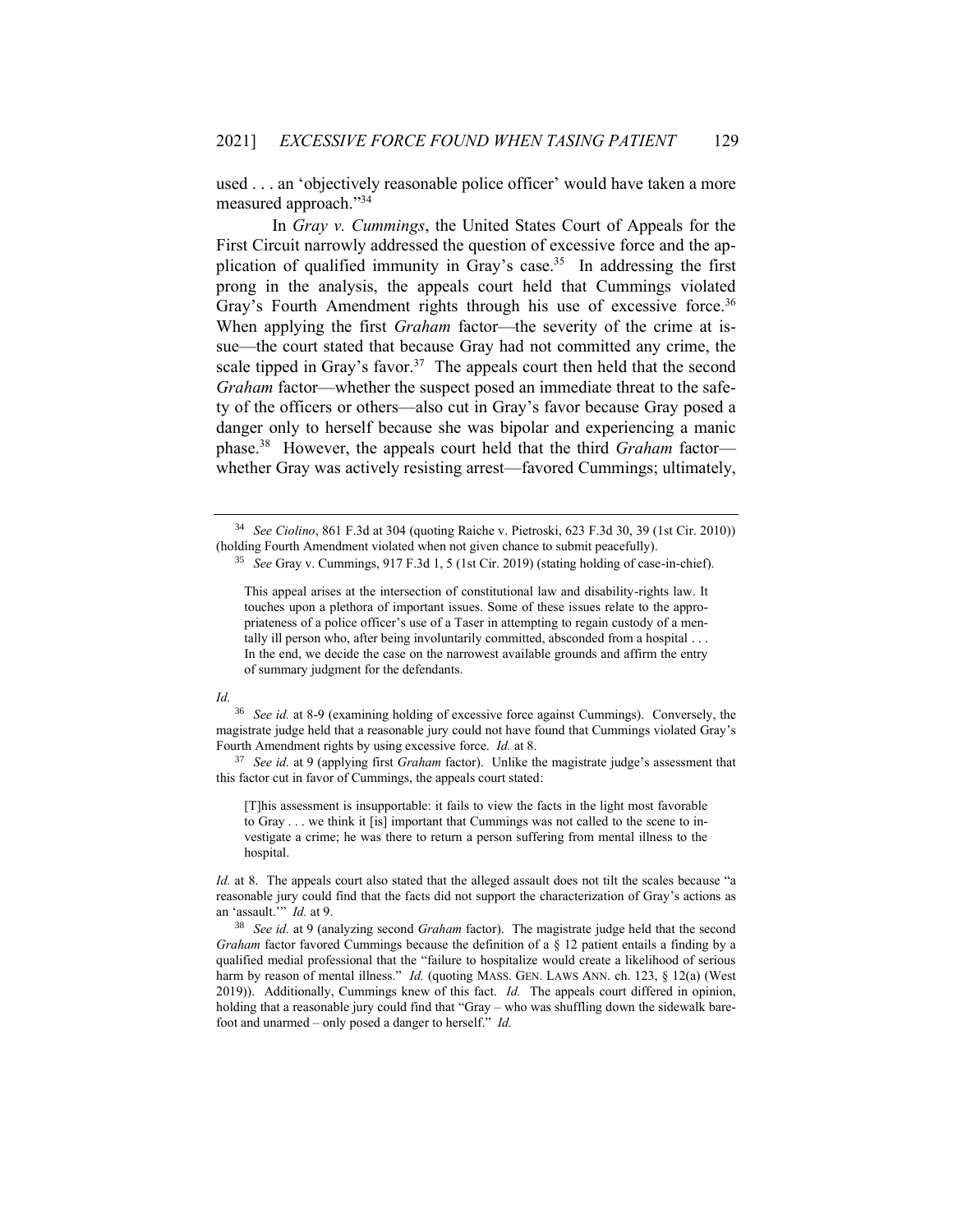the *Graham* factors "point in conflicting directions" and did not provide a clear answer.<sup>39</sup> When assessing all three of these factors under the totality of the circumstances, the appeals court held that a reasonable jury could have found that Cummings used excessive force.<sup>40</sup>

In response to Cummings's qualified immunity defense, the appeals court held that Gray's right to be free from the degree of force used was not clearly established at the time of the incident.<sup>41</sup> The court further stated that "an objectively reasonable police officer in May of 2013 could have concluded that a single use of the [t]aser in drive-stun mode to quell a nonviolent, mentally ill individual resisting arrest, did not violate the Fourth Amendment."<sup>42</sup> The appeals court also acknowledged the many cases cited by Ms. Gray, but stated that no such case was factually similar to her own.<sup>43</sup> Ultimately, the Court of Appeals for the First Circuit held

The government has an important interest in providing assistance to a person in need of psychiatric care; thus, the use of force that may be justified by that interest necessarily differs both in degree and in kind from the use of force that would be justified against a person who has committed a crime or who poses a threat to the community.

### *Bryan*, 630 F.3d at 829.

<sup>39</sup> *See id.* (discussing third *Graham* factor and noting factors point in conflicting directions). The appeals court agreed with the magistrate judge in holding that the final *Graham* factor favored Cummings. *Id.* The court came to this conclusion because Cummings told Gray to put her hands behind her back on numerous occasions and she subsequently refused to do so. *Id.*

<sup>40</sup> *See Gray*, 917 F.3d at 9 (concluding reasonable jury could have found Cummings used excessive force). "Drawing those inferences beneficially to Gray and aware that Cummings not only had her down on the ground but also outweighed her by some seventy-five pounds, a reasonable jury could find that Gray had committed no crime and that she posed no threat to Cummings when he tased her." *Id.*

<sup>&</sup>lt;sup>41</sup> *See id.* at 10 (restating qualified immunity two-prong inquiry). The court held that the first prong of the qualified immunity analysis, whether the defendant violated the plaintiff's constitutional rights, had been met. *Id.* However, they went on to state that the second prong, whether Gray's right to be free from the degree of force used, had not been clearly established at the time of the incident. *Id.* at 10-12; *see also* Bryan v. MacPherson, 630 F.3d 805, 829 (9th Cir. 2010) (showing force to be used differs with mentally ill persons).

<sup>42</sup> *See Gray*, 917 F.3d at 12 (analyzing whether there was controlling authority sufficient to send clear signal to police officer existed). The district court concluded that "the right not to be tased while offering non-violent stationary, resistance to a lawful seizure was not clearly established at the time of the confrontation between Ms. Gray and Officer Cummings." *Id.* at 10.

<sup>&</sup>lt;sup>43</sup> *See id.* at 13 (distinguishing case-in-chief from other cases). The appeals court noted that the case on which Gray most relied, *Parker*, was factually dissimilar to the case-in-chief because Gray never complied with Cummings's command to put her hands behind her back. *Id.* at 12. The appellate court also stated that *Ciolino* was readily distinguishable from the case-in-chief because "Cummings repeatedly told Gray that she needed to return to the hospital, and she adamantly refused to obey." *Id.* The court noted that Gray's argument of "passive" rather than "active" resistance was flawed. *Id.* Additionally, there had been no subsequent taser deployments in this case, and therefore none of the cases in which multiple deployments were made were applicable. *Id.*; *see also* Meyers v. Baltimore Cnty., 713 F.3d 723, 733-34 (4th Cir. 2013) (noting no deploy-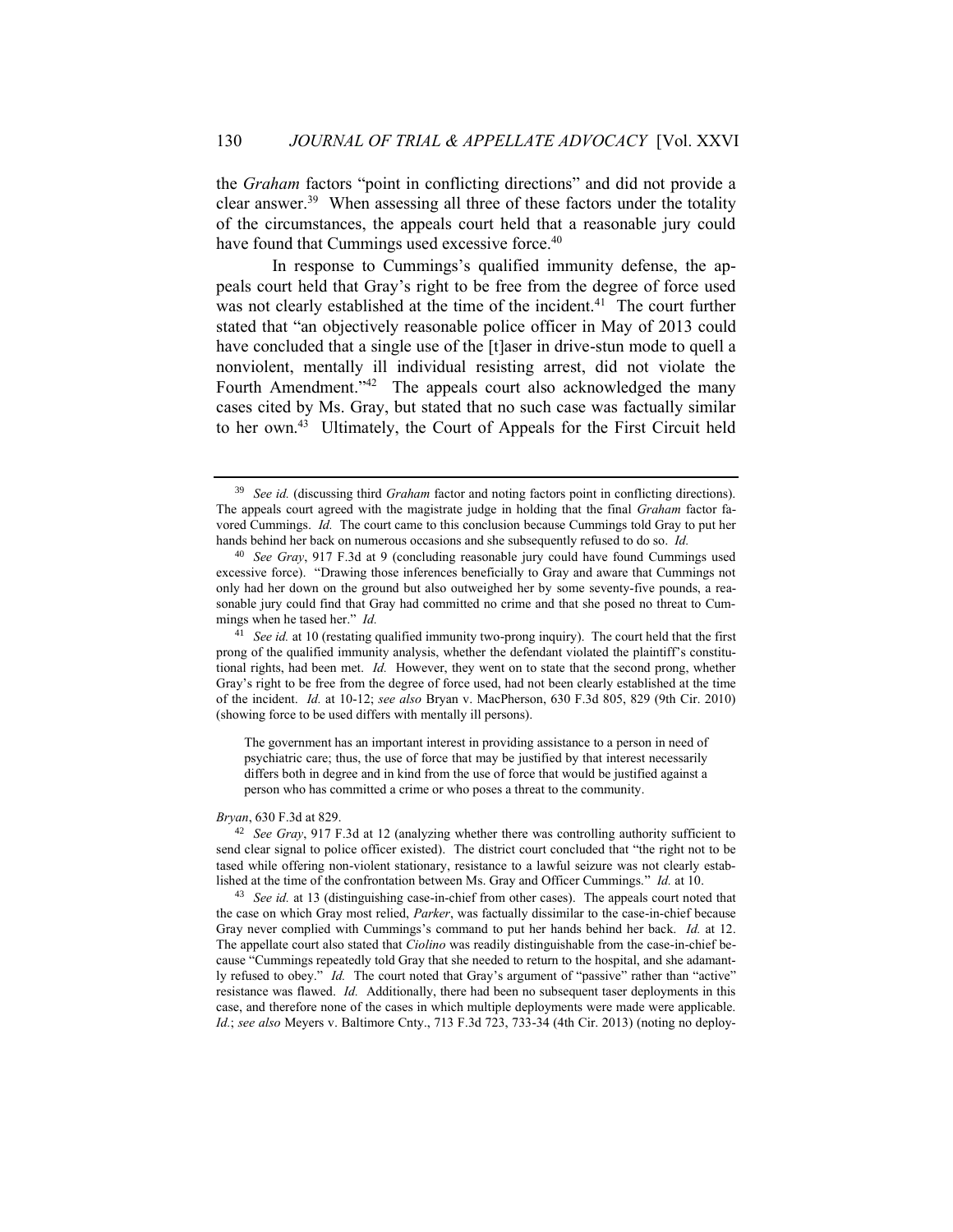that although there had been a violation of the Fourth Amendment, nevertheless, Cummings had qualified immunity due to a lack of factually similar caselaw.<sup>44</sup>

The court attempted to weigh the values of two important competing concerns: the rights of the disabled, and not hampering police officers in the performance of their duties.<sup>45</sup> However, the court did not place enough emphasis on the rights of the disabled and how these rights play a role in analyzing a qualified immunity defense.<sup>46</sup> The court incorrectly disregarded Gray's illness and its role in the qualified immunity defense analysis; instead, the court played off Cummings' ignorance as forgivable under the circumstances.<sup>47</sup> Although it is true that the "skimpiness of [the] information" would lead the police officer to prepare for the worst, this should neither be an excuse nor a solution for similar, future problems.<sup>48</sup>

Additionally, the Court of Appeals for the First Circuit did not place enough emphasis on existing caselaw. 49 Like Armstrong in *Estate of* 

<sup>46</sup> *See id*. at 12 (showing court placed some emphasis on factor of disability). Although the court stated that "a subject's mental illness is a factor that a police officer must take into account in determining what degree of force, if any, is appropriate," it did not adequately balance the rights of both parties. *Id.* at 11. Rather, the court was lenient with Cummings's failure to consider Gray's condition, reasoning that there was skimpy information. *Id.* at 12.

<sup>47</sup> *See id.* at 12 (criticizing weight placed on mental illness in factor analysis); *see also* Estate of Armstrong v. Vill. of Pinehurst, 810 F.3d 892, 900 (4th Cir. 2016) (showing differing level of force needed for disabled individuals). "Mental illness, of course describes a broad spectrum of conditions that does not dictate the same police response in all situations. But 'in some circumstances at least,' it means that 'increasing the use of force may . . . exacerbate the situation." *Armstrong*, 810 F.3d at 900 (quoting Deorle v. Rutherford, 272 F.3d 1272, 1283 (9th Cir. 2001)); Bryan v. MacPherson, 630 F.3d 805, 829 (9th Cir. 2010) (explaining differing level of force needed).

ment of taser subsequent to an initial taser); Cyrus v. Town of Mukwonago, 624 F.3d 856, 859-63 (7th Cir. 2010) (acknowledging no deployment of taser subsequent to initial taser shock).

<sup>44</sup> *See Gray*, 917 F.3d at 12 (stating holding of case-in-chief).

<sup>45</sup> *See id.* at 20 (noting need to balance rights of mentally ill and protection of police officers executing duties). "We add only that this is a hard case – a case that is made all the more difficult because of two competing concerns: our concern for the rights of the disabled and our concern that the police not be unduly hampered in the performance of their important duties." *Id.*

<sup>48</sup> *See Gray*, 917 F.3d at 11-12 (suggesting possible solution not fully discussed). One potential solution not discussed by the court is giving police officer more information about the individual upon dispatch, such as telling him or her what kind of disease from which the person may be suffering from. *Id.* at 9; *seem also* Johnny Rice II, *Why We Must Improve Police Responses to Mental Illness*, NATIONAL ALLIANCE ON MENTAL ILLNESS (Mar. 2, 2020), https://www.nami.org/Blogs/NAMI-Blog/March-2020/Why-We-Must-Improve-Police-

Responses-to-Mental-Illness (explaining how increasing police training can develop better knowledge and tools to address these situations). Similarly, providing training on how to interact with a person with mental illness can significantly improve officer response and trust. *See* Rice, *supra* note 48.

<sup>49</sup> *See Gray*, 917 F.3d at 11 (distinguishing relevant caselaw as outlier); *see also* Ciolino v. Gikas, 861 F.3d 296, 305-06 (1st Cir. 2017) (holding no qualified immunity for police officer); *Armstrong*, 810 F.3d at 906 (noting reasonable jury could find officers violated Armstrong's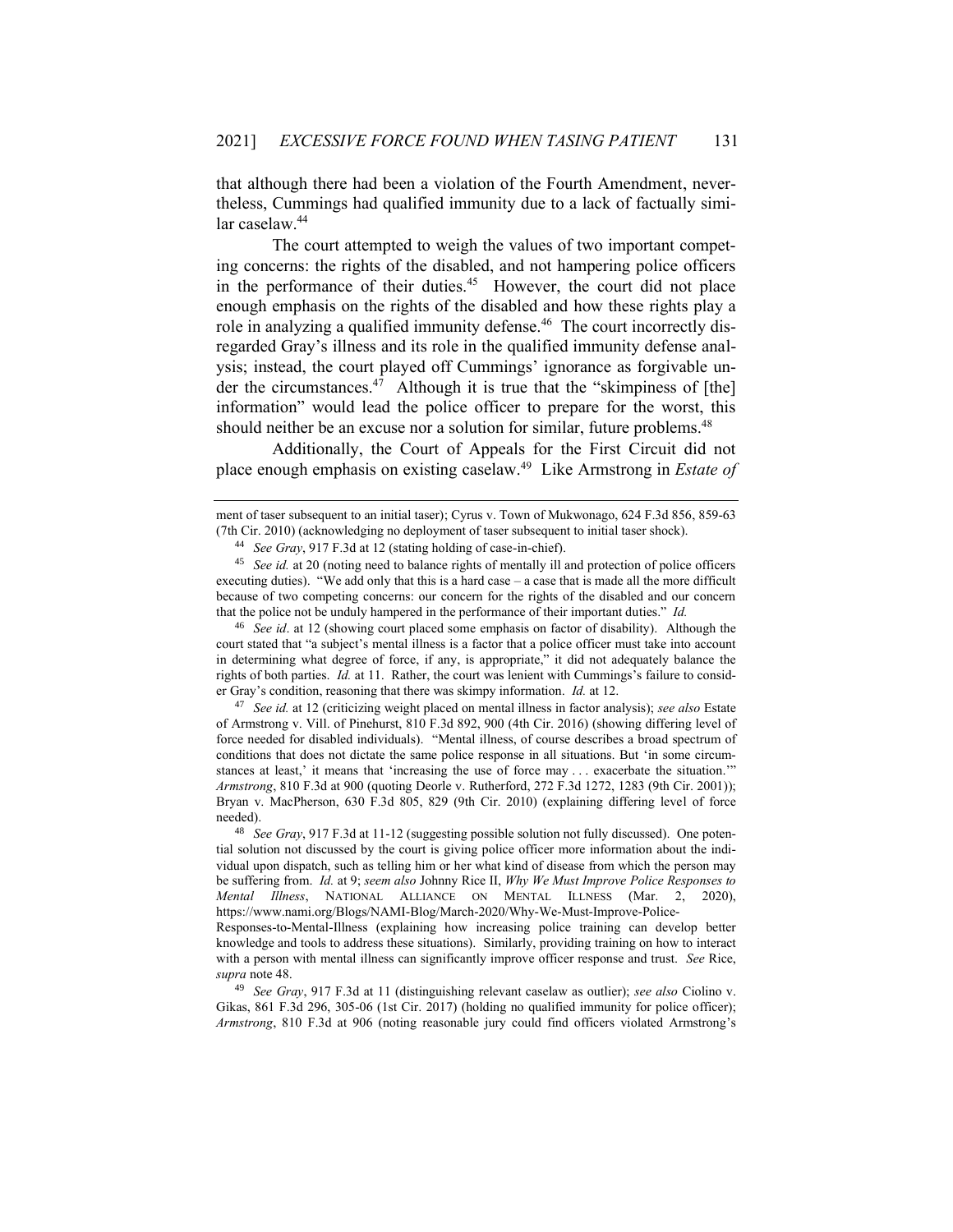*Armstrong v. Vill. of Pinehurst*, Gray did not comply with commands from police while experiencing an episode due to his mental illness.<sup>50</sup> Similarly, Armstrong and Gray were both told that if they did not comply, they would be tased.<sup>51</sup> The court differentiated both *Parker* and *Ciolino* by stating that Gray had ample opportunity to comply with Cummings's commands.<sup>52</sup> However, the amount of force used in this situation was clearly excessive, especially as it was used on a mentally ill person.<sup>53</sup> Given that the facts of *Armstrong*, *Ciolino*, and *Parker* were so similar to those in *Gray*, the court was mistaken in its finding that there was no controlling authority sufficiently available to show that the police officer's conduct would fall short of a constitutional norm.<sup>54</sup>

Although Gray was unable to find relief with any of her claims, future litigants with cases of similar factual bases may have better opportunities for success.<sup>55</sup> Since the court decided that Cummings violated Gray's Fourth Amendment rights, future litigants could successfully bring a § 1983 claim, notwithstanding an asserted qualified immunity defense.<sup>56</sup> Although this will not give Gray the damages she deserved, this adjudication will strengthen the body of law as future cases will be able to point to controlling authority.<sup>57</sup> Practitioners will now be able to cite *Gray* as controlling precedent that demonstrates what acts can constitute a Fourth Amendment violation.<sup>58</sup>

In *Gray v. Cummings*, the Court of Appeals for the First Circuit decided whether a police officer could be held liable for tasing a mentally

Fourth Amendment rights); Parker v. Gerrish, 547 F.3d 1, 11 (1st Cir. 2008) (holding police officer used excessive force).

<sup>50</sup> *See Armstrong*, 810 F.3d at 897 (showing similar facts to case-in-chief).

<sup>51</sup> *See Gray*, 917 F.3d at 11*.* (explaining similarities between *Gray* and *Armstrong*).

<sup>52</sup> *See id.* at 12-13 (examining how court differentiates between *Gray* and other cases); *see also Ciolino*, 861 F.3d at 306 (distinguishing from case-in-chief); *Parker*, 547 F.3d at 10 (differentiating amount of time given to comply).

<sup>53</sup> *See Gray*, 917 F.3d at 11-13 (balancing need to arrest versus amount of force used against mentally ill person); *see also Parker*, 547 F.3d at 10 (discussing taser use and excessive force). The court in *Parker* also points to the fact that tasers were listed just below deadly force in its continuum of force. *Parker*, 547 F.3d at 10.

<sup>54</sup> *See Gray*, 917 F.3d at 11-13*.* (disagreeing with case-in-chief regarding lack of controlling authority).

<sup>55</sup> *See id.* at 10 (reiterating second facet of "identify either 'controlling authority' or 'consensus of cases of persuasive authority' sufficient to send a clear signal to a reasonable official that certain conduct falls short of the constitutional norm.").

<sup>56</sup> *See id*. (quoting City of Escondido v. Emmons, 139 U.S. 500, 504 (2019)) ("Taken together, these steps normally require that, to defeat a police officer's qualified immunity defense, a plaintiff must 'identify a case where an officer acting under similar circumstances was held to have violated the Fourth Amendment.'")

<sup>57</sup> *See id.* at 11-13 (developing body of caselaw for disabled persons).

<sup>58</sup> *See id.* at 9 (noting which acts will elicit finding of violation).